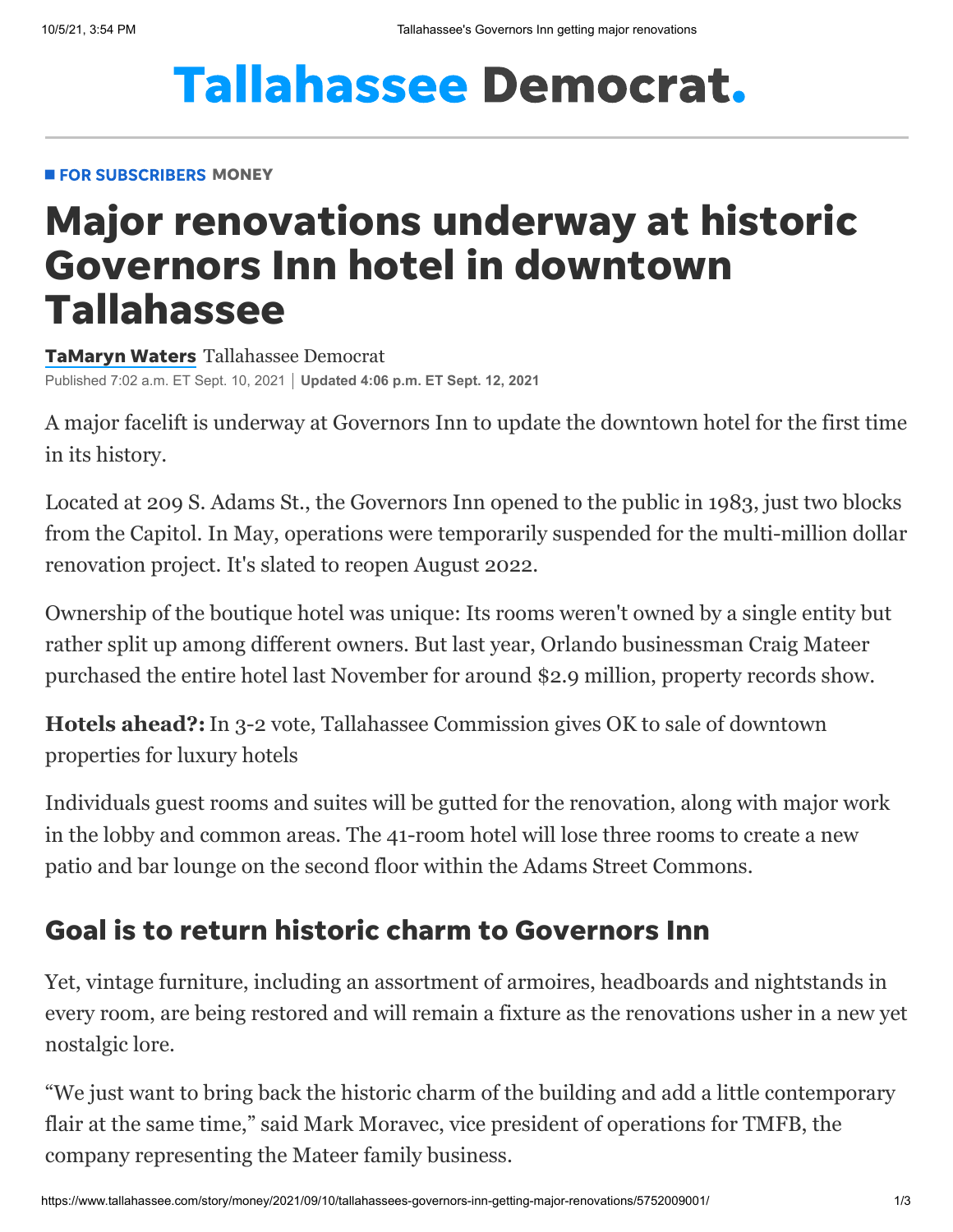"We love the Adams Street vibe," he added. "We think that is such an important part of the downtown area."

Design and construction work is being done by Hungerford Design Inc. of Orlando, Tallahassee-based Architects Lewis+Whitlock and Childers Construction Co.

The Governors Inn famously names rooms for former Florida governors. Moravec said some rooms will be renamed and a suite will be dedicated to Gov. Ron DeSantis.

Moravec said Mateer always wanted to get into the hotel business so he couldn't refuse the opportunity to own the Governors Inn.

Mateer, a 1998 Florida State graduate, is the founder and CEO of CCM Capital Group, Inc., a hospitality, logistics and real estate operations company. He is also a member of FSU's Board of Trustees.

He launched Bags Inc., a baggage handling company, and in 2018 sold it for \$275 million to national parking conglomerate SP Plus Corporation, according to aviationpros.com.

Mateer declined to comment until after renovations are complete. His son, William Mateer, will be the principal executive for the Inn.

"Our family is excited to bring new life back into a building with such rich history in Tallahassee's downtown area," William Mateer said in a statement. "A goal of this renovation is to help revitalize downtown, creating a diverse, inclusive atmosphere that is welcoming to everyone. We look forward to seeing you soon."

### Donations fueled renovations

As part of the renovation process, a significant portion of the inn's furnishings were donated to four local organizations:

- Tallahassee's Homeless Coalition
- **ECHO Outreach Ministries**
- Boys Town North Florida
- Tallahassee Community College's Emergency Medical Services Technology program

Items included food, appliances, furniture, linens and paper goods.

https://www.tallahassee.com/story/money/2021/09/10/tallahassees-governors-inn-getting-major-renovations/575200 *Contact TaMaryn Waters at tlwaters@tallahassee.com or follow @TaMarynWaters on Twitter.*